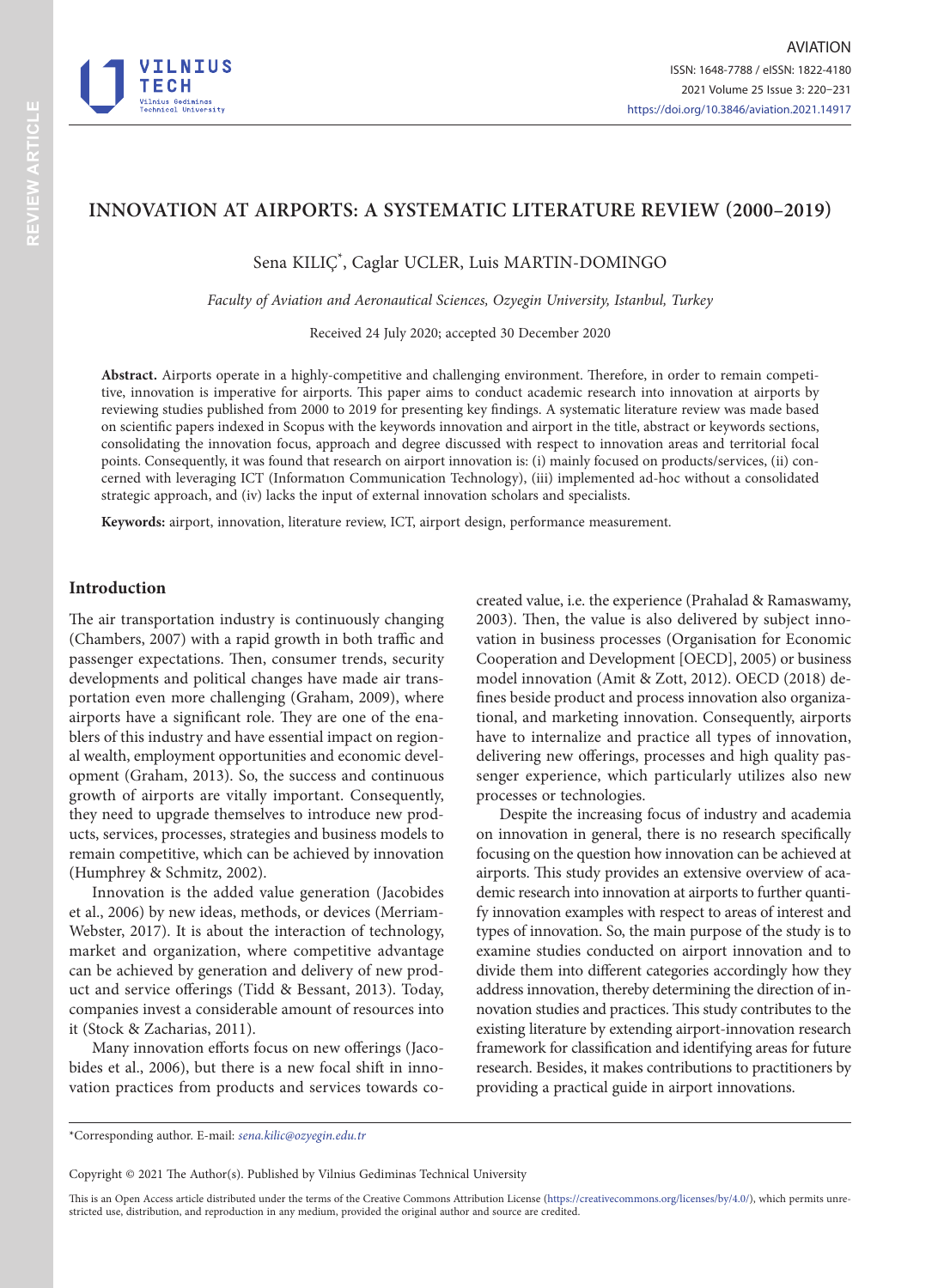#### **1. Background of literature**

Innovation is mostly triggered by the need of creating new products or services with new technologies (Garcia & Calantone, 2002). Unlike inventions, innovations offer an economic value, i.e. innovations are implemented projects rather than bright ideas. Innovation can be differentiated in terms of its degree; there are incremental, radical or disruptive innovations. Incremental innovations represent a low degree of new knowledge, which are mainly reflected in small improvements, compared to radical innovations that involve a high degree of the latest knowledge towards a totally new solution (Dewar & Dutton, 1986) or a new value proposition (Christensen, 2013). Disruptive innovations have such a high impact that older propositions become outdated. Consequently, innovation is not necessarily around a bold idea and can be achieved in various levels.

The air transportation industry uses innovation not only to achieve cost effective strategies (Janić, 1999). The development is driven by innovation utilizing advanced business models, customer segmentation and new technologies (Franke, 2007). The competition among airports is a common driver of innovation (Huang & Kaewmee, 2011) that airports made innovation part of their business strategies recently (Ucler & Martin-Domingo, 2015).

Airports can benefit from innovation initiatives in the design, construction, operation and in passengers' experience processes. For example, one common area of innovation at airports is the use of information and communication technologies (ICT) for interaction that aim to offer efficient, fast and high quality services to customers (Straker & Wrigley, 2018). Some ICT examples are selfservice technologies at check-in kiosks (Chang & Yang, 2008), automated board control technologies (Oostveen et al., 2014), radio-frequency identification (RFID)-based baggage tracking systems (Zhang et al., 2008), and mobile applications (Martin-Domingo & Martín, 2016). There, self-service technologies (SST) allow customers to interact with self-service software (Chen et al., 2015) without any employee involvement (Castillo-Manzano & López-Valpuesta, 2013). By using these technologies, customers can book a flight, pay for tickets and get flight updates via mobile devices (Lin & Hsieh, 2011) and companies can reduce labor cost, and increase both service efficiency (Lin & Hsieh, 2007) and time-efficiency (Chang & Yang, 2008).

Advanced technologies also enable people to do multiple tasks on their mobile devices while travelling (Harrison et al., 2013). More efficient mobile devices (Radaha & Johnson, 2013) have resulted in a higher usage of mobile applications and websites at airports. Such applications are simply the easiest and fastest way to provide information to air travelers, and they enable transactions and collaboration. For example, DORA is an application for door to door information of airlines, airports and landside interlines enhancing passenger experience (Baumgartner et al., 2016). Airport applications are often used to generate ancillary revenue from different activities, as for example lounges, car parking and food & beverage (Halpern & Graham, 2013). In addition to new revenue sources, these mobile applications contribute to make airport processes more customer-friendly (Price et al., 2014).

There are many benefits of innovation at airports. For example, Niine et al. (2017) categorizes related outcomes into four main groups as the effect on service price, service quality, service volume and the potential to differentiate; Straker and Wrigley (2018) state that technology usage at airports increases passenger satisfaction; and Lin (2015) confirms innovations can deliver a unique airport's brand experience, which contributes its competitive advantage (Arif et al., 2013). As a result, airports clearly need to practice innovation, however there is no existing work in the literature consolidating airport innovation research as it is spread in various papers and there is no structured overview of innovation possibilities that airports can built their strategy on. Consequently, this paper aims to fulfill the research gap by summarizing and categorizing the airport innovation with usable findings for both the research community and the airport industry.

### **2. Methodology**

This paper applies systematic literature review, which investigates existing studies on a certain topic to evaluate and analyze these studies, combining contributions and reaching results about what is and is not known (Denyer & Tranfield, 2009). The literature review on airport innovation is made by using journal articles, books and conference papers from the Elsevier's Scopus database, because it includes but it is not limited to major aviation-focused journals like Journal of Air Transportation Management and Airport Management (SCImago); and major transportation journals like Transportation Research-Part D, Transport and Environment and Journal of Transportation Engineering.

It is worth to mention that qualitative research in such systematic reviews has been noted as methodological innovation itself (Dixon-Woods, 2010). The basic steps of the qualitative study here were accessing raw data, structuring and categorizing it to further analyze, conclude and interpret as stated by Schilling (2006). First, purposeful sampling (Palinkas et al., 2015) was used for in-depth study due to the rich seam of information (Patton, 2002). Publications were collected using the search criteria "innovation" and "airport" in the title, abstract or keywords sections, i.e. only manuscripts including both words "airport" and "innovation" in any of the indicated sections were selected. Only publications in English between 2000 and 2019 were included in the review. The technologies of the new millennium have facilitated many innovations and Bogicevic et al. (2017) recons that airports only began recently to invest on in technological innovations. In addition, only 55 documents were published during the 31 years' period between 1968–1999. Therefore, it can be concluded that the 20 years considered can be appropriate for future projections and technology road mapping attempts.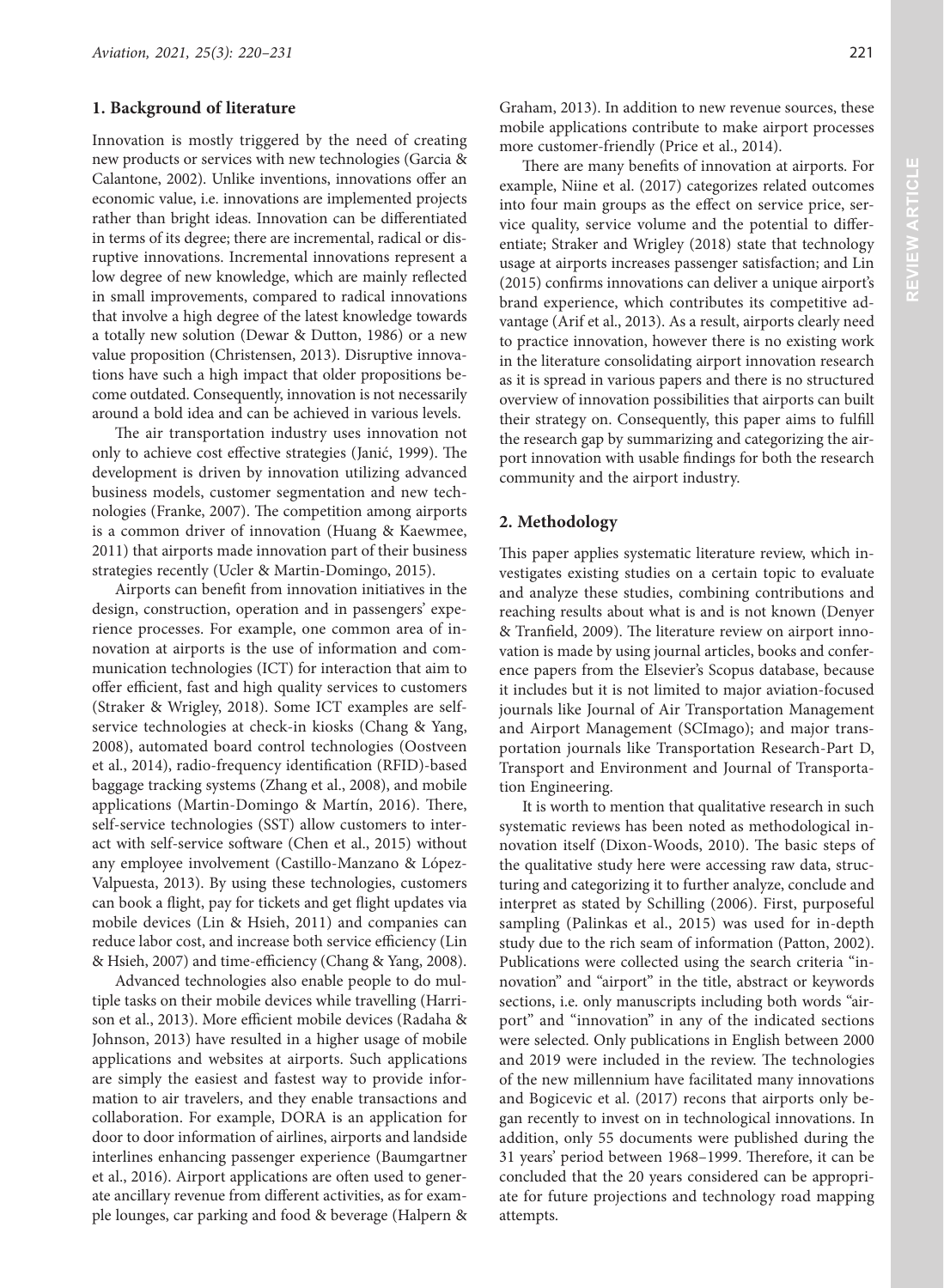Purposeful sampling was carried out in three stages, after the used keywords delivered a total of 423 documents: First, 28 conference reviews and 8 short surveys were excluded, because of not being a complete academic resource. In the second step, Nvivo 10 was used due to its ability to import bibliographic references (Azeem et al., 2012). Although there are different computer-assisted software programs for conducting qualitative data analysis (Patton, 2002), Nvivo 10 was used because it has a userfriendly interface for organizing, categorizing and analyzing data (Castleberry, 2014) and delivers an effective coding environment with nodes, making it compatible with thematic analysis approaches (Zamawe, 2015). Since the program is not perfect limitations on data interpretation as described by Dollah et al. (2017) have been taken into consideration, and the control remained with the authors along all processes. The software was used to identify the word frequency of "airport" in the text. Consequently, 15 documents were eliminated with a frequency lower than 0.01%, where airports were mainly used just as an example of public places (Pica et al., 2015). Since the sample size is small and only short texts, i.e. abstracts, were scanned, validity and reliability tests were done manually. Then, in the third step, title, abstract and keywords of remaining documents were read by the authors and those in which innovations directly affect the management of the airports and its operations were selected that 179 documents were excluded focusing on air traffic management, new types of innovative aircrafts, unmanned aerial vehicles, aviation fuel consumption and countries' economy. So that, 193 documents were considered for further analysis in this study.

In order to analyze relevant data in groups, an Excel Spreadsheet was used. First, a descriptive analysis of the data was performed with airport innovation papers classifying by journal name, year of publication and place of origin. Then, content analysis was conducted to distinguish types of innovations at airports. The topics covered in the papers were subsequently organized with the affinity diagram technique (Hanington & Martin, 2012), where papers were grouped based on their similarity of application. This was made by using cards with short descriptions, tentatively used by a group of experts to form idea clusters. This group of experts were either working in the industry or in academia specifically focusing on innovation and aviation, who did select the most general titles for categories and assigned the literature under these categories. As a result, a total of four innovation areas were identified and tabulated: Airport Design, Performance Measurement, ICT and General. In addition to this, approach and degree of the innovation were identified for each paper. While the approach of innovation was adapted from OECD (2018), it was evident during the research that there were no marketing and organization innovation examples. Consequently, the outcomes were easier to be clustered under (i) object innovation that defines innovative changes in products and services, and (ii) subject innovation that defines improvement in processes, which was also particularly in line with the older Oslo Manual definitions. The degree definitions for innovation were adapted from studies of Ettlie et al. (1984) and Augsdörfer et al. (2013).

# **3. Findings**

### **3.1. Descriptive analysis**

First of all, the geographical spread of the innovation studies was looked at to quantify differences between geographic regions. This coverage is given in Figure 1, which is based on the total of 193 papers subject to this study. Papers without a specific location were designated as worldwide (43%). Then, it was determined that the majority of the specific studies were addressing airport innovation in Europe (27%). This was assumed to be a result of the European Union's (EU) transformation policy towards an innovation nation, driven by grants in the Horizon 2020 Framework Programme for Research and Innovation (H2020) with calls regarding societal challenges, smart, green and integrated transportation, and further supported by academic projects such as Clean Sky, DORA, SESARJU. These initiatives in the EU could partially explain the greater amount of academic research on airport innovation than in other parts of the world.

Then, the annual change of the innovation research was investigated by a frequency chart to quantify the expected increase over the years as mentioned by Fagerberg and Verspagen (2009). On the one hand, it was observed that most papers were published in recent years that it is safe to say that there is an increasing interest in innovation

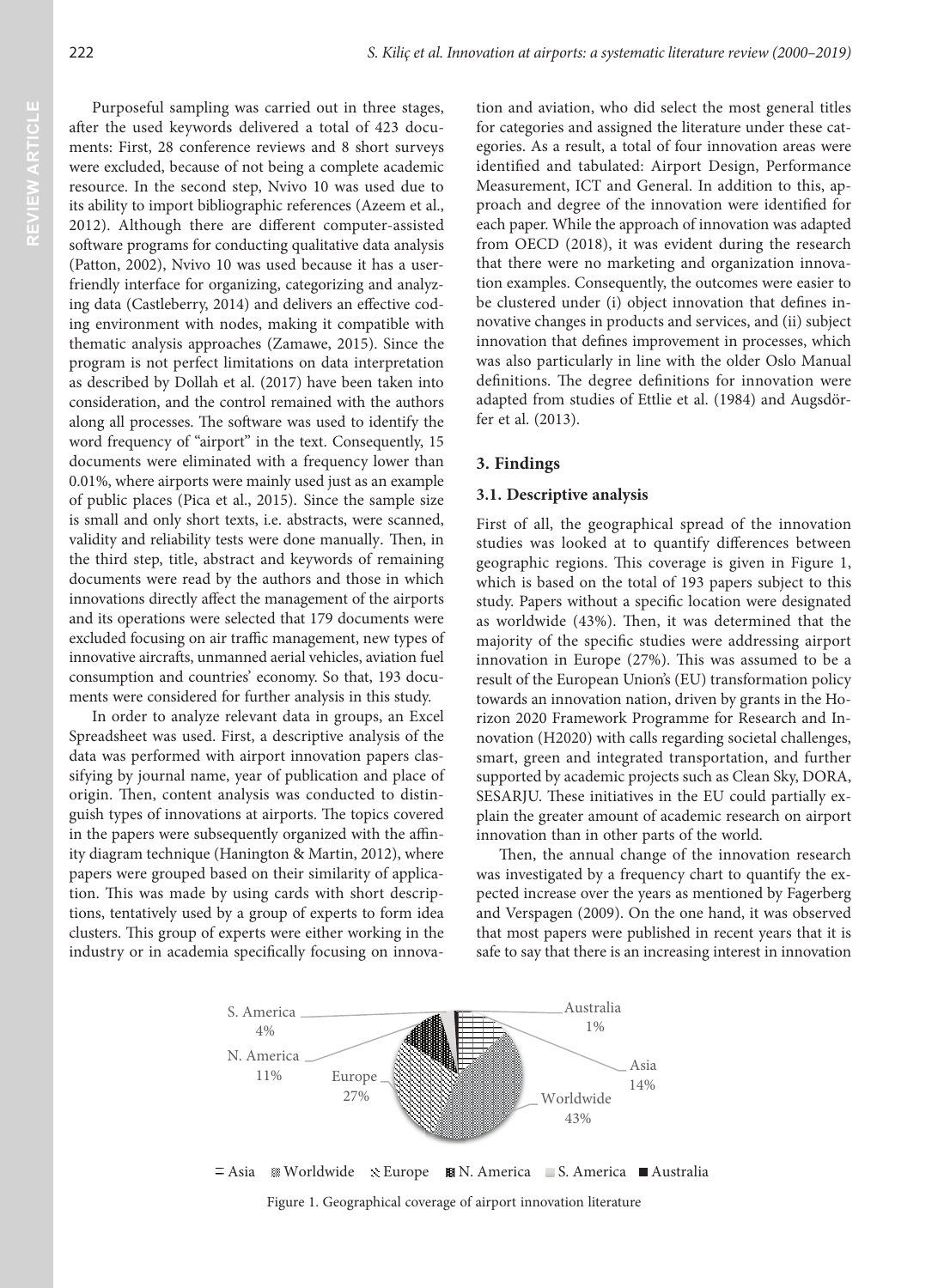at airports. On the other hand, the research was not continuous: in 2010 there were no publications on airport innovation and the average of 2009–2012 has by far a lover mean frequency than 2008 and 2013. One can say that the method of this study narrowing down to the papers with the search words "airport" and "innovation" in specific section of papers might be the reason. However, this ontology context is also existing in other years that it is an interesting fact, which could be explained with related calls of support programs. Under the bottom line, the predominance of relevant papers appeared within the last seven years as shown in Figure 2.

Moreover, there were 157 different journals, where the 193 selected papers appeared in accordance with the search criteria. During the search, there was neither a preferred field such as aviation, nor a restriction based on the field of the journals. However, Journal of Airport Management, Journal of Air Transport Management and Jane's Airport Review were the most common sources with the highest number of published papers, 7, 5 and 4 respectively. So, the majority of the research was done by aviation scholars in aviation related journals. Furthermore, the number of studies of each author on this subject was counted manually and there was a smooth distribution of papers across authors, i.e. authors have written 1 or maximum 2 papers about airport innovation, which indicates that there is a gap in the literature for scholars concentrating solely on airport innovation research.

#### **3.2. Content analysis**

Content analysis is a systematic way (Mayring, 2004) to study repeating patterns in various formats such as text, video or other communication means. It is widely used in qualitative research allowing researchers categorizing words into less content‐related categories (Elo & Kyngäs, 2008). Here it was also used categorization. Consequently, the papers were divided into 4 groups in terms of the topic they cover, namely General (53%), Airport Design (19%), ICT (15%) and Performance Measurement (13%). The distribution of these 4 areas in airport innovation was then examined within 193 papers with respect to frequency and coverage which are explained next.

102 papers did mention airport innovation generally without any specific focus, or the focus area was singular that there was no possibility to assign a category for that. Thus, there are papers in the general objectives category, which examined airport innovation from many different perspectives. Such innovations can be found in different parts of the airport and examples of different were classified in this category with respect to the associated approach and degree for innovation (see Figure 3).

The most frequently mentioned innovation related general topic was security. Some specific technologies were also in security related papers, but innovations were only facilitating but not focusing on ICT. Consequently, such security papers were included in the general objectives section and there was no separate category created for security. As an example, Thomas et al. (2016) states about facial recognition software used at airports as well as Jupe and Keatley (2019) mention how artificial intelligence can be used for coping with security issues at airports, and Möller et al. (2018) talk about intelligent system application with the Internet of Things. Then, some studies like Wong et al. (2006) and Boussadia (2009) addressed the historical development of security technologies used at the airport, where privatization was one of the major driving forces (Bowyer & Chapman, 2014; Sinha & Jha, 2019). Risk analysis was another aspect of security mentioned by Kyriazanos et al. (2016) and Filipoui et al. (2012).

Likewise, there was a significant focus on the passenger experience (Pat-El & Orshan, 2015; Elliott & Radford, 2015; Melníkova et al., 2018; Hinterholzer & Garsia-Alonso, 2018; Mayer, 2019). Then, numerous studies have examined the effects of airport on administrative issues such as R&D projects (Brooker, 2009), process management (Gubenko & Ksenofontova, 2015) and pricing strategies (Basso & Zhang, 2006). Marketing concerns such as service and brand loyalty (de Oliveira & Caetano, 2019), passenger loyalty (Akamavi et al., 2015), customer satisfaction (Arif et al., 2013; Lin, 2015) were investigated.



Figure 2. Publication years of the studies on airport innovation literature



Figure 3. The associated approach and degree for innovation of general objectives category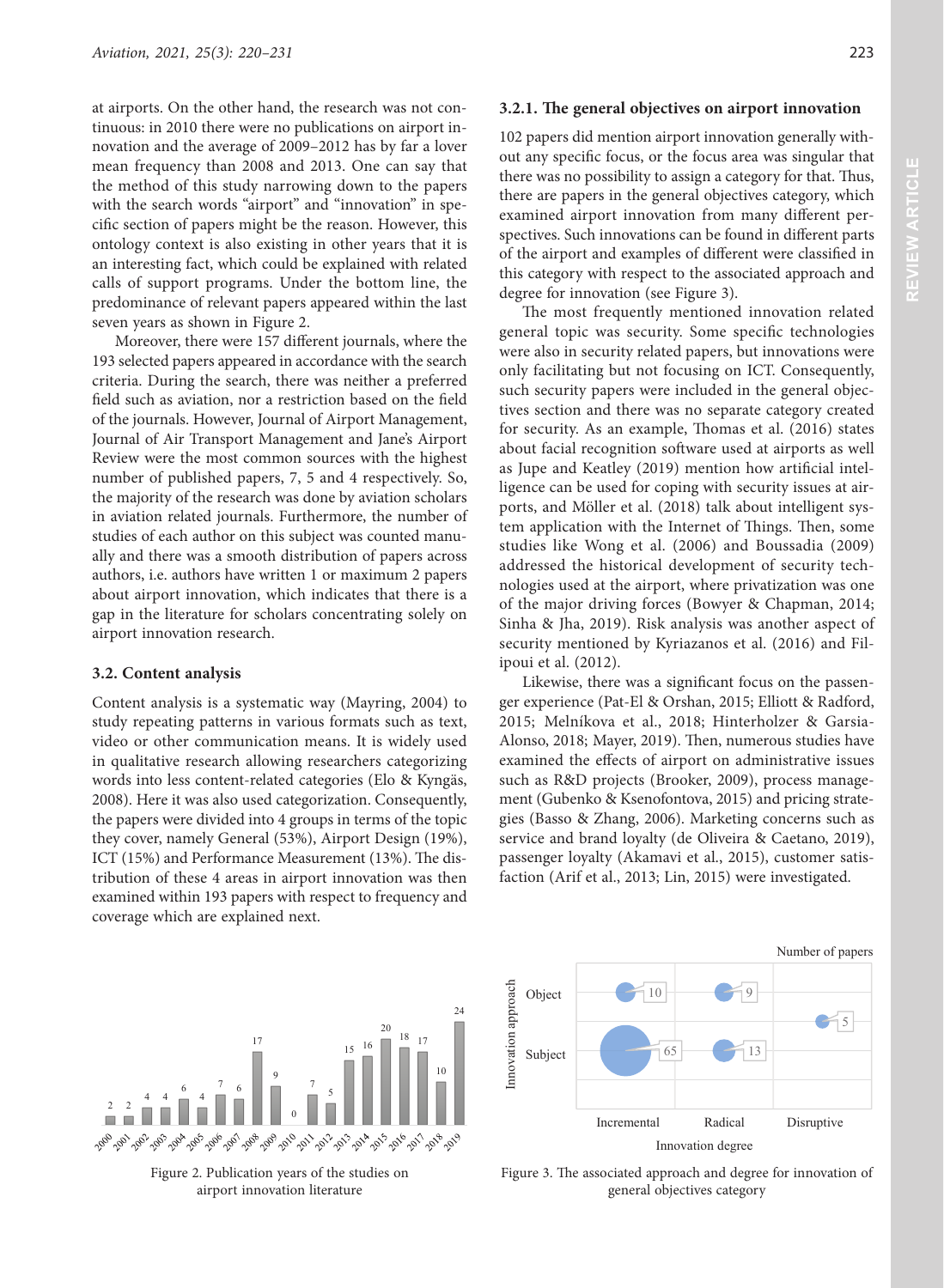## **3.2.2. Design**

Airport design itself is a difficult and complex process, which includes several stages such as planning and constructing (De Neufville & Odoni, 2003). The importance of innovations on airport design was found to be considerable as innovative facilities provide smooth service processes both for service providers and passengers with a great impact on efficiency (Medvedev et al., 2017). Consequently, the most frequently mentioned field of innovation after the general case was design studies with a total of 36 of papers (see Figure 4). Although there was small attention to subject innovation in this category, the object innovation was discussed in depth for the land- and the airside. In terms of airside, innovation was found to be implemented on runways (Herrema, 2014), taxiways (Crawford, 2008; Schmidt et al., 2012), navigation systems (Mayer et al., 2015) and airfield pavements (Hachiya et al., 2005; Dawson et al., 2008; Lazar & Emery, 2013). For the landside, innovation was part of the construction (Harty, 2005; Guangshe et al., 2008) and terminal facilities (Davies et al., 2009; Gil et al., 2012). So, innovations for developing aeronautical as well non-aeronautical revenues were included.

## **3.2.3. Information Communication Technologies (ICT)**

ICT directly affects customers service perceptions (Brida et al., 2016). It can be used at airports for self-service machines or security equipment (Chen et al., 2015), impacting on the experience and thus customer satisfaction (Chen & Wu, 2014; Yu & Huang, 2014; Chen et al., 2015). Consequently, it has been subject of academic studies that there were 30 publications within this category corresponding to 15% (see Figure 5). Furthermore, many other papers such as security do also leverage ICT as stated above that the coverage is even larger.

When all of these studies are examined, it is possible to observe a trend over years: While the focus in early 2000s was on "people mover systems" (Sproule, 2001, 2009), the focus shift latter towards mobile applications (Kohno & Fujii, 2011; Fei et al., 2016), RFID systems (Khan, 2011;



 $\frac{2}{1}4$ 

5

Number of papers

5

Subject

Innovation approach

Innovation approach

Object

22



Figure 5. The associated approach and degree for innovation of ICT category

Mirza & Brohi, 2013), SST's (Kim et al., 2017; Bruno et al., 2019) and biometric systems (Kim et al., 2019; Negri et al., 2019). People mover systems are still being used at airports (Kapala, 2009), but they became industry standard over time that they are not classified as an innovation anymore. Therefore, it is possible to say that people mover system is one of the oldest technology used at airports (Sproule, 2009). Nevertheless, new ICT technologies are more recent, and in particular self-service technologies, which are becoming the "new standard" at airports allowing passengers different choices based on their preference (Ueda & Kurahashi, 2016). These technologies are used at different passenger processes like check-in (Bruno et al., 2019); biometric control systems, facial recognition systems and automated border control systems (Oostveen et al., 2014; Duman, 2019; Kim et al., 2019; Negri et al., 2019); and baggage handling (Kim et al., 2017). The acceptance of such technologies were one of the main concerns of the research papers in this category and their impact on passenger's experience was researched (Chen et al., 2015; Fei et al., 2016).

#### **3.2.4. Performance measurement**

From the operations research perspective, the performance and profitability are key. Thus, efficiency is an important key indicator, which is used as a guide in strategic planning and competitive analysis of airports (Bazargan & Vasigh, 2003). Performance measurement is not an easy task because airports are large complex business environments consisting of different processes distributed across distinct companies, which is further complicated by regulatory issues (Graham, 2013). However, this challenge is also the driving force for innovation (Pitt & Tucker, 2008). Consequently, innovation in performance measurement was found to be a critical research area concerning airport economics and management (Fasone & Zapata-Aguirre, 2016) and 25 publications were classified under the category for airport performance (see Figure 6).

When airport performance is looked at in depth, there are two main vertices, which are managerial and operational performance. In line with this distinction, research was evident in effective wayfinding in terminal building (Ardi et al., 2019), digital technologies that are used in airport ground operations (Kovynyov & Mikut, 2019), taxi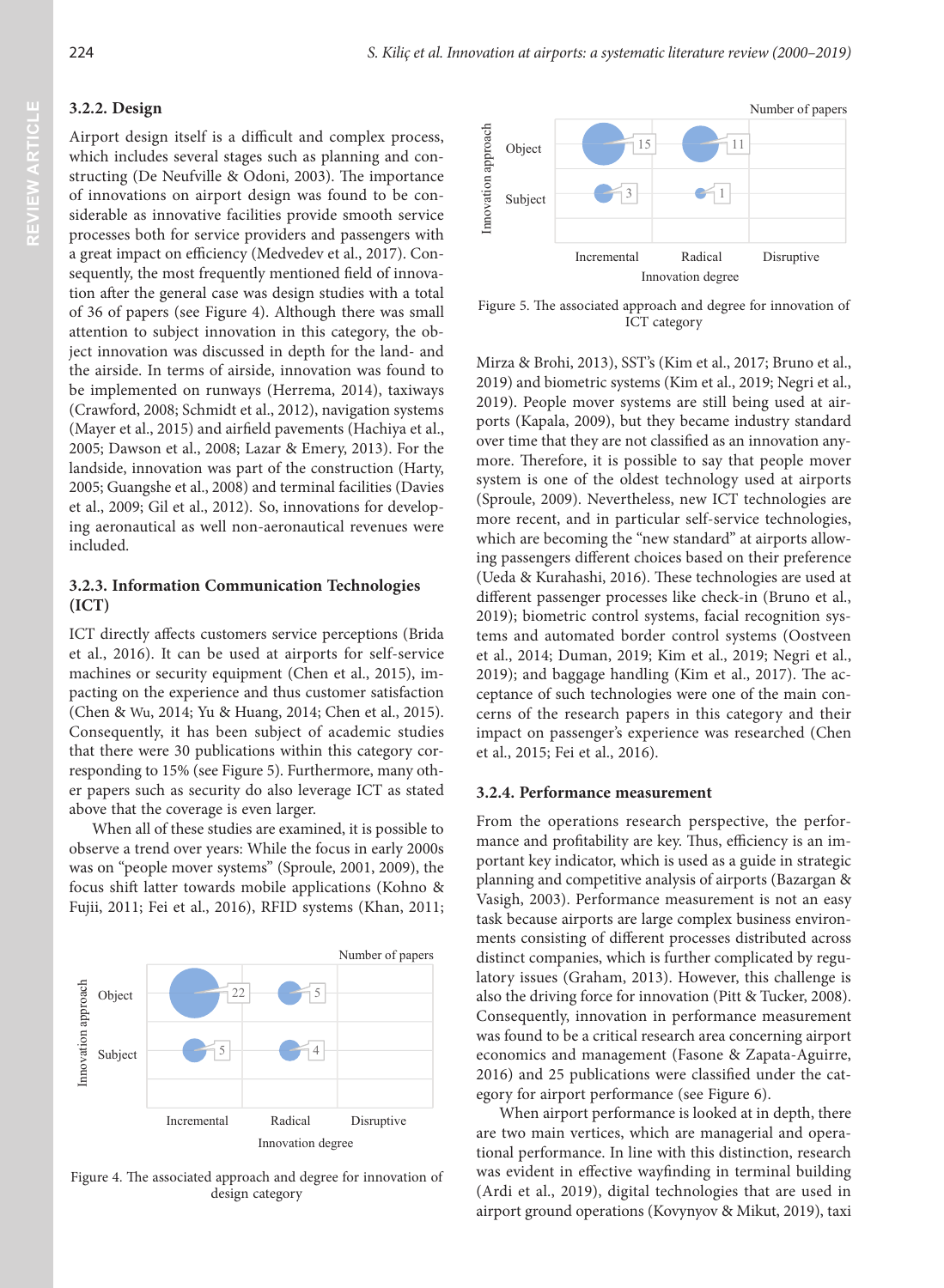

Figure 6. The associated approach and degree for innovation of performance measurement category

systems affecting ground operation and gate congestion (Soepnel & Roling, 2017), and evaluation of performance of asphalt types (White, 2017). Then, in managerial perspective of the airport performance, studies gave attention to capacity management (Aulman, 2018), efficiency concerns (Neto et al., 2019) and business performance (Fasone & Zapata-Aguirre, 2016).

# **4. Discussion**

As Cooper (2011) states, a good mix of different innovation typologies is required in organizations to maximize success. This varies from simple improvements towards bold innovations with a disruption potential. This can be achieved either by new products and services, or by new processes. Organizational innovation can be challenging for airports due to a tight regulation. Then, despite airports having a tremendous marketing innovation potential it was not evident in the literature. Therefore, further categorization for the innovation approach was based on subject and object innovation (Taran et al., 2015), which is also in line with the former OECD (2005) definitions. Subject innovation was mentioned recently more than object innovation, where it was more common in papers classified in general objectives (Figure 7). This shift from object to subject innovation might support the new focal point of experience (Chao & Kavadias, 2008) and co-creation, but it can also simply be due to the lack of research

related to object innovation at airports. Whatever the reason might be, there is a gap which can be best filled with game-changing bold innovation. Consequently, strategic planning for airports must involve bold innovation targets filling up all the "strategic buckets" (Chao & Kavadias, 2008) including subject as well object innovation for different strategies.

Furthermore, the degree of innovation was categorized according to OECD (2005) as (i) incremental innovation when there is a continuous improvement in product and services (Bhaskaran, 2006), (ii) radical innovation when there is crucial change in input to output processes (Hage, 1980) and (iii) disruptive innovation, described as a game changer, which brings new value proposition to products and services (Christensen, 2013). Consequently, Figure 8 shows the summary of the analyzed research subject to the degree of innovation. Incremental innovation was the most common subcategory under study with 134 papers (70%). It was also found that incremental innovation had the largest coverage with 80 papers in general objectives. Consequently, the majority of the work is focusing on enhancements of daily routines. Then, there were 49 papers (25%) for radical innovation. Finally, there were only 7 studies addressing disruptive innovation at airports, where design and ICT were not covered at all. Moreover, there were studies not investigating solely disruptive innovation, but looking at it in conjunction with the other categories, which covered 5% of papers. This was no surprise, because disruptive innovations require a vast amount of changes and all of these changes occur with different dimensions over time, which progress at airports is expected to be very slow due to the legislations and the nature of the processes.

Lastly, the revenue sources of airports were analyzed and classified as (i) aeronautical revenue, (ii) commercial revenue and (iii) indirect value. Considering that aeronautical revenues are revenues generated from airlines' operation activities (Battal & Bakir, 2017), they include landing fees, passenger service charges, aircraft parking and hangar fees, and ground service charges. Consequently, non-aeronautical revenues or commercial revenues are explained as revenues generated from activities



Figure 7. Innovation approach by category

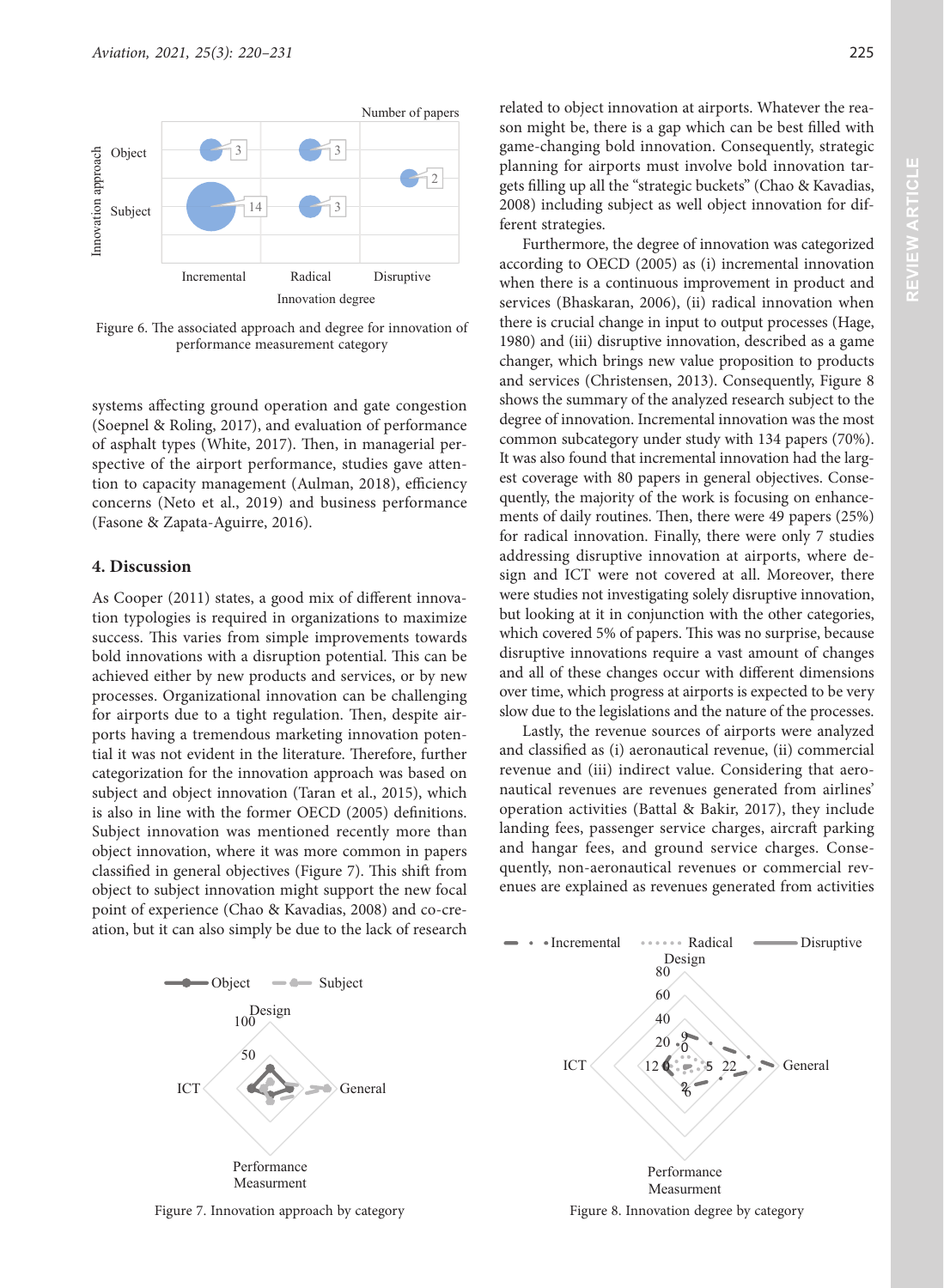not directly related to airline operation activities (Doganis, 1992). The third subcategory, the indirect value of innovation, represents gains which cannot be reckoned with traditional accounting (Grant et al., 2013), which impact cannot be detected easily, especially in the short term. Indirect value for airports includes impacts over time either due to system enhancements reflected in air traveler satisfaction, or it is built in the ecosystem/supply chain. Consequently, this subcategory also includes impacts on the related local economy.

There, the performance measurement and design focused more on the revenue side of the business, but the research on airport innovation was found to be more concentrated on indirect values. Indeed, ICT and general categories addressed indirect value in long term. Consequently, there is an ambiguity in value creation with respect to the definition of innovation. Innovation is about quantifiable value and ought to include measurable outputs via products or services. However, the literature tends to lack such connections and instead the indirect value is a major focal point. Nevertheless, indirect value is mostly within subject innovation and, which can only be useful when considered together with new products or services, i.e. the object side is less focused on at airports. This might also be a result of grants in the H2020 program, trackable to the societal challenges and transformation efforts of the EU, but the end effect remains the same. Consequently, scholars and airport professionals have to focus more on new products and services along marketing innovation, which has not been researched.

Specific examples suggest that the focal area of airport innovation can be further quantified. For incremental innovation, there is a focus on ICT value (Smith & Ugolini, 2017), infrastructure enhancement (Lorenzo et al., 2004), and usage of electrical vehicles (Silvester et al., 2013). In addition, there are different optimization projects such as optimization of terminal to reduce environmental impact (Lister, 2008), runway optimization (Herrema, 2014) and reengineering in cargo handling processes by business process modelling and automation technologies (Gubenko & Ksenofontova, 2015). This is underlining the traditional nature of airports, i.e. consolidated large organizations focusing on the enhancements rather than the change itself.

Furthermore, there are enhancements in design, training, border control, self-service technologies such as check-in and baggage handling, radio frequency identification (RFID), security (Gil et al., 2012; Chen et al., 2015; Negri et al., 2019), and sustainability telepresence systems in order to reduce time for drop-off/ pick-up and improve transportation (Ryley et al., 2013), which can be categorized as both incremental and partially radical innovations. Aside from these, the interconnection of the duty free chain in distinct locations (Ucler & Martin-Domingo, 2015), and smart airport design (Elliott & Radford, 2015) are examples of radical innovation utilizing ICT improvements. As stated before, these studies did not deal with disruptive innovation solely.

Prior to the research, technological push aspects such as technology transfer from robotics, Industry 4.0 and augmented reality (AR) were expected to be significantly present in the airport innovation research. Similarly, new modes of transportation like hyper loop, or new aircraft types such as spacecraft, new very large aircraft or small vertical take-off and landing (VTOL) aircraft were not covered in the innovation literature for airports. Thus technology push did not play a major role there. Instead, marketing pull with respect to innovation at airports was the major concern of researchers and airport professionals funding the research. This might also be interpreted as indicating that airport professionals work in a reactive manner, excluding strategical innovation efforts in their usual agenda or that they prefer to address such information internally. This can also perhaps be interpreted as a consequence of the limited competition environment in the airport sector. Whatever the reason might be, there is room for improvement especially by technology road mapping and technology scouting.

Then, there was no direct evidence of new product or new service innovations at airports, i.e. the literature did not include new offerings at airports. Even if it would seem that there should be such papers, since they are not interrelated with airports specifically, they were not found with the present keywords. A further interesting point is that technology-focused papers are not reporting on innovation, i.e. are not concerned with the conversion to commercial products or services, or don't address value in the processes. This underlines the lack of collaborative product/ service development among researchers and airport professionals. Thus, airport management could adopt innovation management practices as in other sectors and drive the research proactively. This is also emphasized by the fact that almost half of the reviewed papers mentioned innovation without any reference to a specific product/ service or process.

### **Conclusions and future research**

A literature review was conducted on innovation at airports to examine the airport-innovation research framework. There, the areas of interest and types of innovation were structured with respect to journal name, innovation type, degree of innovation and its origin. The main aim was to identify the main focus of studies on airport innovation and to categorize these studies accordingly. This indicated trends and gaps in the literature, thus this study provides a guide in airport innovation for practitioners as well for future studies. Since there was no previous review on this search criteria, it is intended to expand the existing literature. Practitioners can use this study to create or enhance their innovation strategies.

It was found that the majority of the research originated from Europe. Majority of the papers were published recently, indicating a rising trend in innovation at airports. The search was made across all journals, but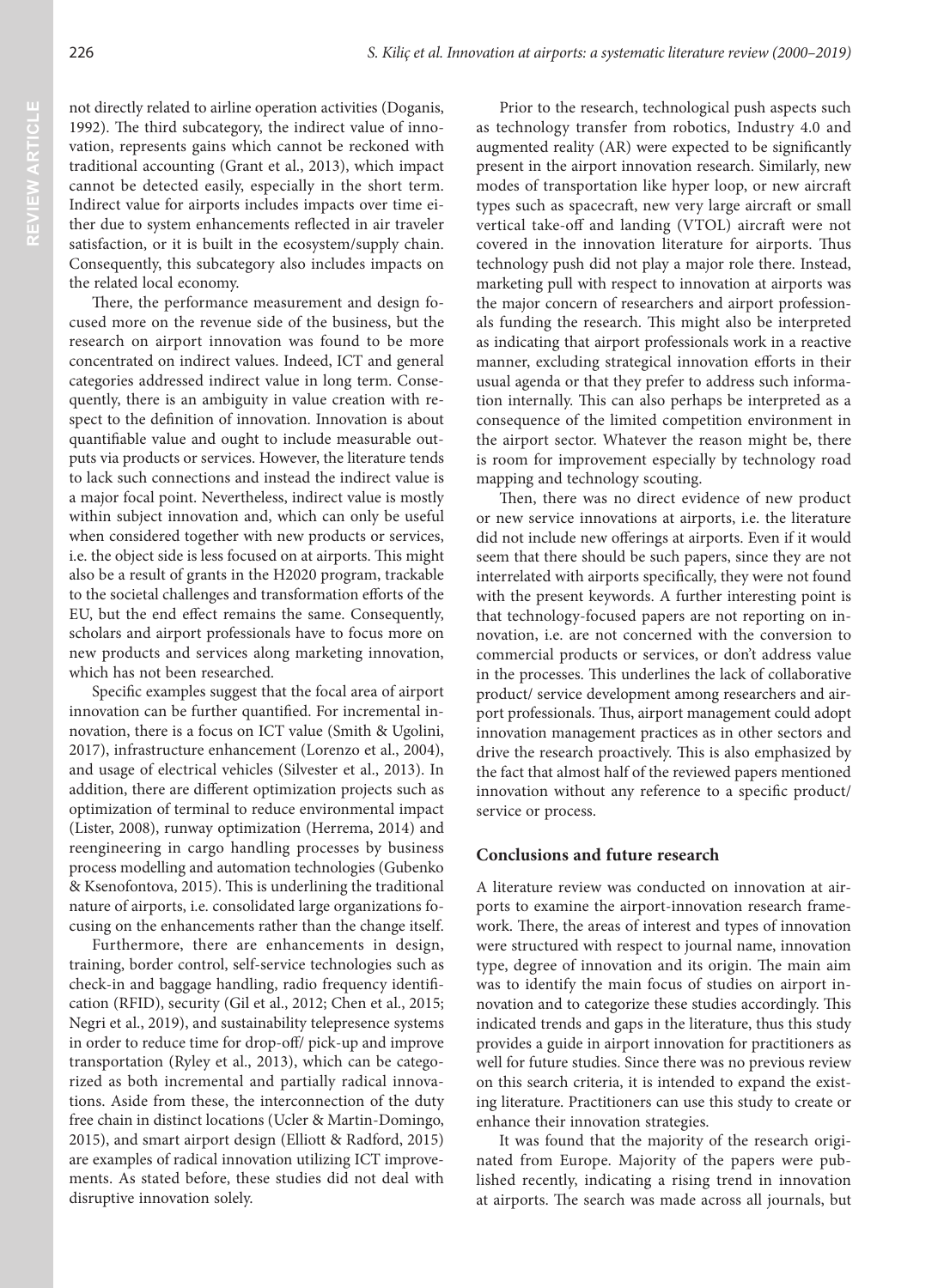mainly publications in aviation related journals were concerned with innovation at airports. Moreover, most of the researchers published only a limited number of innovation papers. This indicates that innovation generalists have to work closer with aviation professionals. Here a clear research gap can be seen for airport innovation. This could be covered by innovation scholars entering in the airport field, aviation scholars studying airport innovations or even a multidisciplinary research team with experience of innovation and airport management.

Usually, general innovation literature has a balanced distribution across product/service-, process-, marketing- and organizational innovation. However, when looking at airport innovation, majority of the literature addressed subject innovation compared to object innovation. The research of new products, new services and market innovation was not well covered in the literature. Therefore, they can be clearly areas to be analyzed and improved in the future.

Then, based on the research findings, the airport industry seems to utilize technologies from other industries, which are leveraged into optimization of existing processes. On the one hand this is a strength, since it indicates technology transfer, but on the other hand it might be a weakness, since it might imply that there is no cooperation with external stakeholders to reengineer processes. Thus, airports should engage in strategic thinking beside daily proactive operations that reengineering and bold innovation should be driven by the technology and the market. This can assure that airports utilize systematic innovation that ad-hoc efforts become daily routine.

Some object innovation examples were found, where new services based on ICT were offered such as self-service technologies, navigations services or mobile applications. This might be understood that new product/service development is given a high priority by airports, but many of these cases were simply subject innovation cases implementing ICT in existing or enhanced processes. So, on the one hand totally new products/services are missing, but on the other hand the ICT is leveraged for customer experience, which is positive. The experience economy is present in aviation, and innovative airports tend to cocreate value with the passengers in an open context with open structured facilities, i.e. they try to reduce boundaries and form products/services in collaboration with the passenger. Together with the digital connectivity, this can deliver the inclusion of the passenger in the process. The passenger, in addition to being a consumer, is then upgraded in innovative airports to a content provider. This is an important transformation and airports would be advised to take advantage of it.

Then a content analysis was made to cluster the papers, resulting in the categorization of innovations at airports into general Objectives, Design, ICT and Performance Measurement. 53% of the work was classified in subcategories as general innovation, while design innovation was second with 19% followed by ICT and performance measurement with 15% and 13% respectively. It was seen that security was a significant innovation area across all these subcategories.

Independent of the place of origin or the subcategory, incremental innovation was found to be more frequent. Considering that many leading companies might lose their position when not managing disruptive technologies adequately, this can become a threat for many airports. Again, apart from the usual business practice of focusing on market pull, forthcoming game-changers in the form of market changes and disruptive new technologies should be looked at and included in strategy. This requires proactive airport professionals, who collaborate more with researchers from distinct sectors for product/service development. To exemplify, those major developments in transportation modes can be looked at in the future. This might include alternative or complementary technologies such as Hyperloop, new aircraft types and other new technologies from Industry 4.0, which may change the constitution and the infrastructure of airports. Moreover, the potential impact of robotic technologies and cyber-physical interfaces can be looked into further to conceptualize new approaches. This involves technology scouting, which was not covered within this work but might be an avenue for future research.

Finally, this study attempts to explain which innovation approach and category was addressed by previous studies. So, it is aimed to indicate research trends by emphasizing different information such as publication years of studies and geographical regions. The literature assessment was made by the keywords innovation and airport applied in the papers in Elsevier's Scopus database. Since this was made in English Language and it was only utilizing the title, abstract and keywords of the papers there might be limitations in this context. Since the literature review did not cover innovation efforts of airports disseminated by conferences or industrial magazines, there is a restriction, which is described in the method section as well. Then, there can be also unreported innovation efforts of airports. This could be an area for future research, utilizing reviews with a new set of keywords or search criteria and new samples. However, having a high number of papers it is assumed that the statistical significance and the validity are given.

### **References**

- Akamavi, R. K., Mohamed, E., Pellmann, K. & Xu, Y. (2015). Key determinants of passenger loyalty in the low-cost airline business. *Tourism Management*, *46*, 528–545. <https://doi.org/10.1016/j.tourman.2014.07.010>
- Amit, R., & Zott, C. (2012). Creating value through business model innovation. *MIT Sloan Management Review, 53*(3)*.* [http://aproaingenieria.com/intranet/uploads/creating-value](http://aproaingenieria.com/intranet/uploads/creating-value-through-business-model-innovation.pdf)[through-business-model-innovation.pdf](http://aproaingenieria.com/intranet/uploads/creating-value-through-business-model-innovation.pdf)
- Ardi, R., Fikri, S., & Rahayu, P. D. (2019, September). Investigating effectiveness wayfinding on terminal navigation in terminal 2 Soekarno-Hatta Airport. In *Proceedings of the* 5*th International Conference on Industrial and Business Engineering* (pp. 212– 217). ICIBE. <https://doi.org/10.1145/3364335.3364340>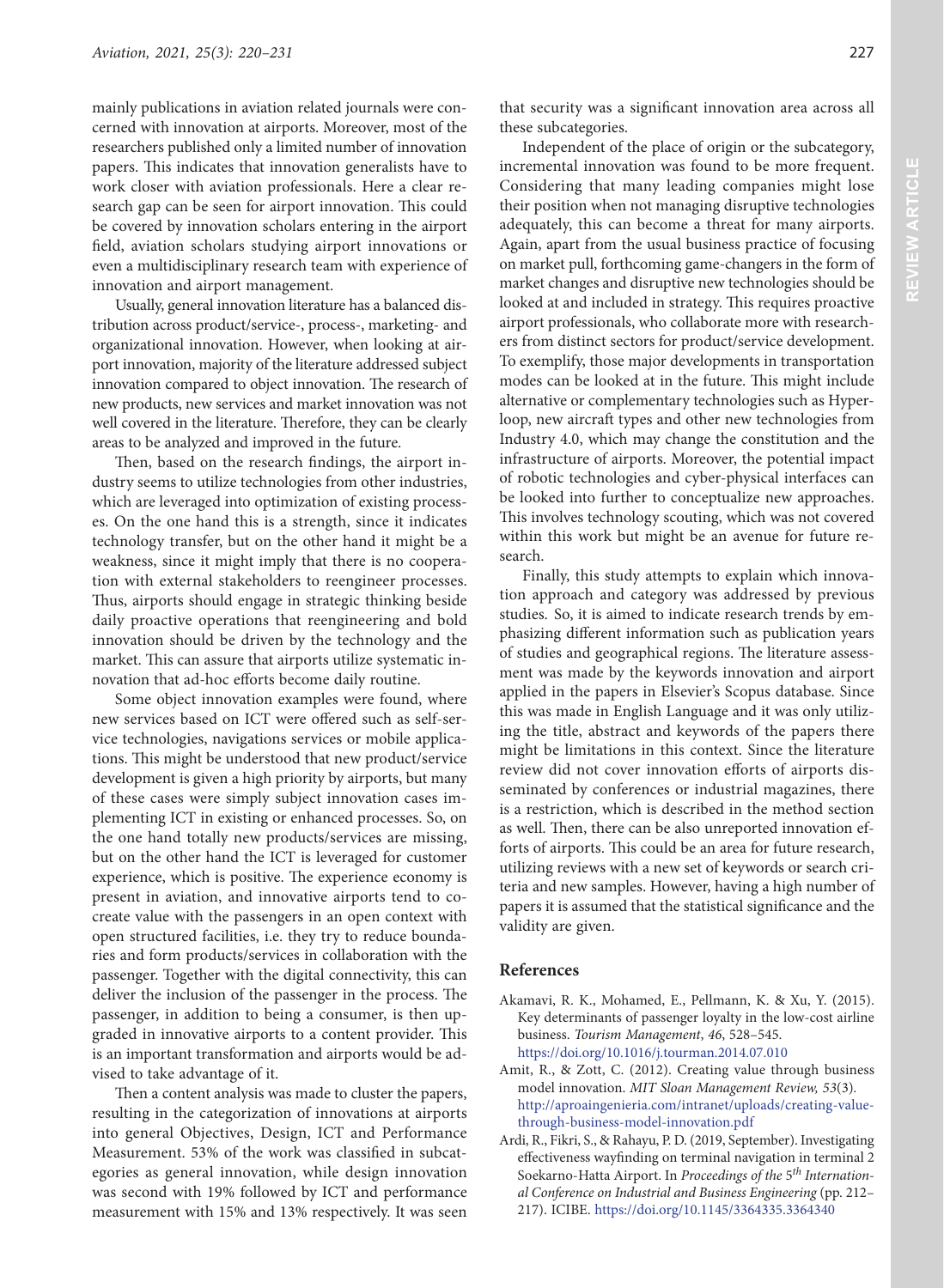- Arif, M., Gupta, A., & Williams, A. (2013). Customer service in the aviation industry – An exploratory analysis of UAE airports. *Journal of Air Transport Management, 32*, 1–7. <https://doi.org/10.1016/j.jairtraman.2013.05.001>
- Augsdörfer, P., Möslein, K., & Richter, A. (2013). Radical, discontinuous and disruptive innovation – what's the difference. *Series on Technology Management: Vol. 22. Discontinuous innovation: Learning to manage the unexpected* (pp. 9–39). Imperial College Press.

# [https://doi.org/10.1142/9781848167810\\_0002](https://doi.org/10.1142/9781848167810_0002)

- Aulman, J. (2018). Meeting airport capacity demand using new technologies and innovations. *Journal of Airport Management*, *13*(1), 57–63.
- Azeem, M., Salfi, N. A., & Dogar, A. H. (2012). Usage of NVivo software for qualitative data analysis. *Academic Research International*, *2*(1), 262–266.
- Bazargan, M., & Vasigh, B. (2003). Size versus efficiency: a case study of US commercial airports. *Journal of Air Transport Management*, *9*(3), 187–193.

[https://doi.org/10.1016/S0969-6997\(02\)00084-4](https://doi.org/10.1016/S0969-6997(02)00084-4)

- Basso, L., & Zhang, A. (2006). Peak-Load pricing in a vertical setting: the case of airports and airlines*. AgEcon,* No. 1427- 2016-118562.
- Battal, U., & Bakır, M. (2017). The current situation and change in airport revenues: research on The Europe's five busiest airports. *International Journal of Academic Research in Business and Social Sciences, 7*(7), 287–303. <https://doi.org/10.6007/IJARBSS/v7-i7/3096>
- Baumgartner, C., Kätker, J., & Tura, N. (2016). DORA integration of air transport in overall urban and regional mobility information. *Transportation Research Procedia, 14*, 3238–3246. <https://doi.org/10.1016/j.trpro.2016.05.268>
- Bhaskaran, S. (2006). Incremental innovation and business performance: Small and medium-size food enterprises in a concentrated industry environment. *Journal of Small Business Management, 44*(1), 64–80.

<https://doi.org/10.1111/j.1540-627X.2006.00154.x>

Bogicevic, V., Bujisic, M., Bilgihan, A., Yang, W., & Cobanoglu, C. (2017). The impact of traveler-focused airport technology on traveler satisfaction. *Technological Forecasting and Social Change, 123*, 351–361.

<https://doi.org/10.1016/j.techfore.2017.03.038>

- Boussadia, K. (2009). The evolution of airport screening technology. *Biometric Technology Today*, *17*(2), 7–8. [https://doi.org/10.1016/S0969-4765\(09\)70056-6](https://doi.org/10.1016/S0969-4765(09)70056-6)
- Bowyer, D., & Chapman, R. L. (2014). Does privatisation drive innovation? Business model innovation through stakeholder viewpoints: the case of Sydney Airport 10 years post-privatisation. *Journal of Management & Organization*, *20*(3), 365– 386. <https://doi.org/10.1017/jmo.2014.16>
- Brida, J. G., Moreno-Izquierdo, L., & Zapata-Aguirre, S. (2016). Customer perception of service quality: The role of Information and Communication Technologies (ICTs) at airport functional areas. *Tourism Management Perspectives*, *20*, 209– 216. <https://doi.org/10.1016/j.tmp.2016.09.003>
- Brooker, P. (2009). SESAR: R&D and Project Portfolios for airline business needs. *Journal of Navigation, 62*(2), 203–237. <https://doi.org/10.1017/S0373463308005237>
- Bruno, G., Diglio, A., Genovese, A., & Piccolo, C. (2019). A decision support system to improve performances of airport check-in services. *Soft Computing*, *23*(4), 2877–2886. <https://doi.org/10.1007/s00500-018-3301-z>
- Castillo-Manzano, J. I., & López-Valpuesta, L. (2013). Check-in services and passenger behaviour: Self service technologies

in airport systems. *Computers in Human Behavior, 29*(6), 2431–2437.<https://doi.org/10.1016/j.chb.2013.05.030>

- Castleberry, A. (2014). NVivo 10 [software program]. Version 10. QSR International; 2012*. American Journal of Pharmaceutical Education*, *78*(1). <https://doi.org/10.5688/ajpe78125>
- Chambers, R. D. (2007*). Tackling uncertainty in airport design: A real options approach* [Doctoral dissertation, Massachusetts Institute of Technology, Engineering Systems Division, Technology and Policy Program].
- Chang, H. L., & Yang, C. H. (2008). Do airline self-service checkin kiosks meet the needs of passengers? *Tourism Management, 29*(5), 980–993. <https://doi.org/10.1016/j.tourman.2007.12.002>
- Chao, R. O., & Kavadias, S. (2008). A theoretical framework for managing the new product development portfolio: When and how to use strategic buckets. *Management Science, 54*(5), 907–921. <https://doi.org/10.1287/mnsc.1070.0828>
- Chen, J. K. C., Batchuluun, A., & Batnasan, J. (2015). Services innovation impact to customer satisfaction and customer value enhancement in airport. *Technology in Society, 43*, 219–230. <https://doi.org/10.1016/j.techsoc.2015.05.010>
- Chen, L. S. L., & Wu, K. I. F. (2014). Antecedents of intention to use CUSS system: moderating effects of self-efficacy. *Service Business*, *8*(4), 615–634. <https://doi.org/10.1007/s11628-013-0210-1>
- Christensen, C. (2013). *The innovator's dilemma: when new technologies cause great firms to fail*. Harvard Business Review Press.
- Cooper, R. G. (2011). Perspective: The innovation dilemma: how to innovate when the market is mature. *Journal of Product Innovation Management, 28*(s1), 2–27. <https://doi.org/10.1111/j.1540-5885.2011.00858.x>
- Crawford, K. (2008). Construction of a 5000 meter concrete runway in southern California. In *Annual Conference – Canadian Society for Civil Engineering, 1*, 169–178. Quebec City, Quebec, Canada.
- Davies, A., Gann, D., & Douglas, T. (2009). Innovation in megaprojects: systems integration at London Heathrow Terminal 5. *California Management Review*, *51*(2), 101–125. <https://doi.org/10.2307/41166482>
- Dawson, T., Lingham, K., Yenn, R., Beveridge, J., Moore, R., & Prentice, M. (2008, May). Heathrow Terminal 5: building substructures and pavements. In *Proceedings of the Institution of Civil Engineers-Civil Engineering, 161*(5), 38–44. Thomas Telford Ltd.<https://doi.org/10.1680/cien.2007.161.5.38>
- de Oliveira, D. S., & Caetano, M. (2019). Market strategy development and innovation to strengthen consumer-based equity: The case of Brazilian airlines. *Journal of Air Transport Management*, *75*, 103–110.

<https://doi.org/10.1016/j.jairtraman.2018.12.006>

- Denyer, D., & Tranfield, D. (2009). Producing a systematic review*.* In D. A. Buchanan & A. Bryman (Eds.), *The Sage handbook of organizational research methods* (pp. 671–689). Sage Publications Ltd.
- Dewar, R. D., & Dutton, J. E. (1986). The adoption of radical and incremental innovations: an empirical analysis. *Management Science, 32*(11). <https://doi.org/10.1287/mnsc.32.11.1422>
- De Neufville, R., & Odoni, A. (2003). *Airport systems*: *Planning, design and management* (2nd ed.). McGraw-Hill.
- Dixon-Woods, M. (2010). Systematic reviews and qualitative methods. In *Qualitative research: theory, method and practice* (3rd ed., pp. 331–346). Sage.
- Doganis, R. (1992). *The airport business*. Routledge.
- Dollah, S., Abduh, A., & Rosmaladewi, M. (2017, September). Benefits and drawbacks of NVivo QSR application. In *Advances*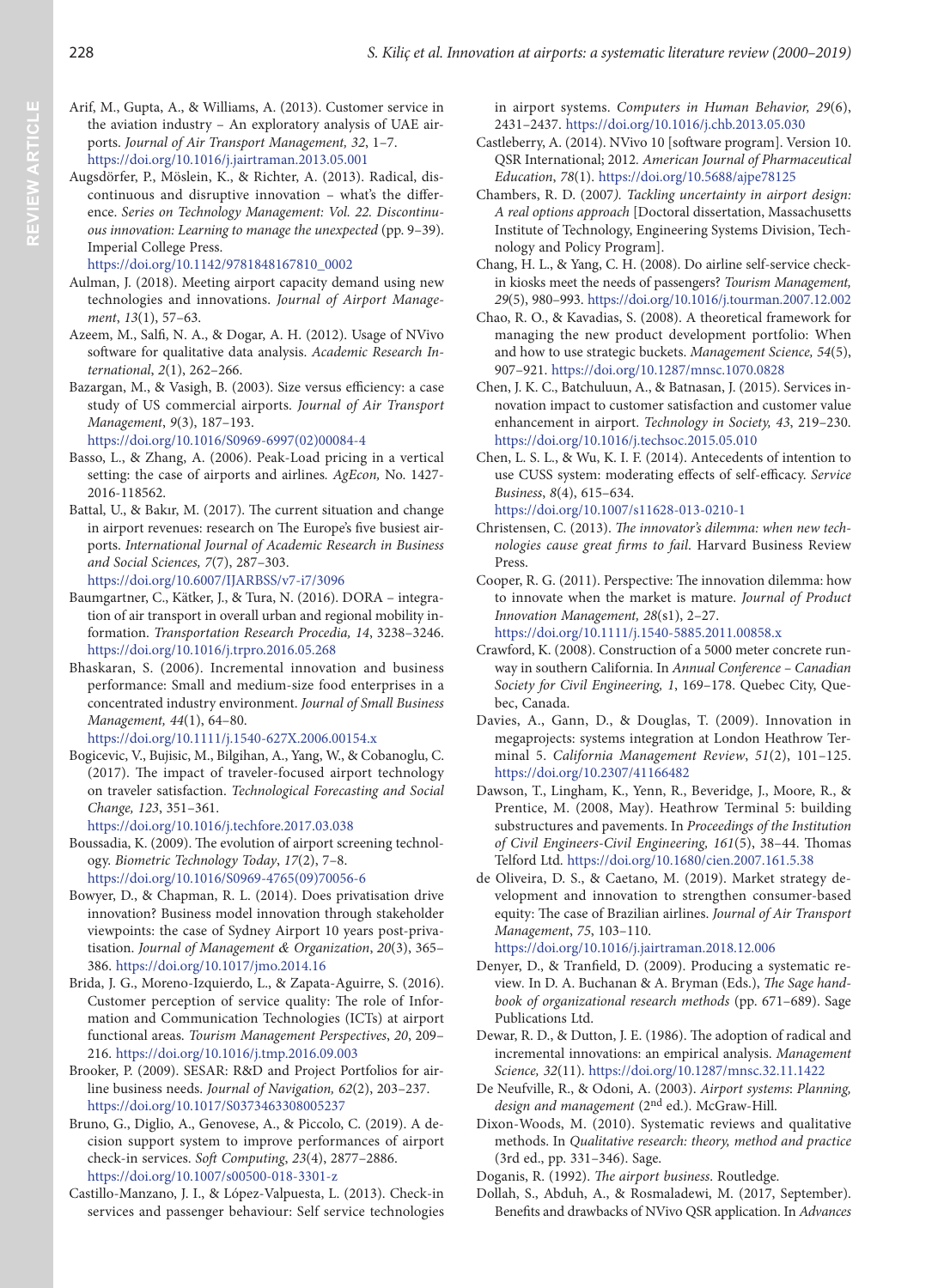*in Social Science, Education, Science, and Technology (ICEST 2017),* Vol. 149*. The 2nd International Conference on Education, Science, and Technology (ICEST 2017)*. Atlantis Press. <https://doi.org/10.2991/icest-17.2017.21>

- Duman, T. (2019). Innovation in a zero-risk environment: Facial recognition experiment at Helsinki Airport. *Journal of Airport Management*, *13*(3), 215–224.
- Elliott, A., & Radford, D. (2015). Terminal experimentation: the transformation of experiences, events and escapes at global airports. *Environment and Planning D: Society and Space*, *33*(6), 1063–1079. <https://doi.org/10.1177/0263775815595407>
- Elo, S., & Kyngäs, H. (2008). The qualitative content analysis process. *Journal of Advanced Nursing*, *62*(1), 107–115. <https://doi.org/10.1111/j.1365-2648.2007.04569.x>
- Ettlie, J. E., Bridges, W. P., & O'keefe, R. D. (1984). Organization strategy and structural differences for radical versus incremental innovation. *Management Science*, *30*(6), 682–695. <https://doi.org/10.1287/mnsc.30.6.682>
- Fagerberg, J., & Verspagen, B. (2009). Innovation studies The emerging structure of a new scientific field. *Research Policy*, *38*(2), 218–233.<https://doi.org/10.1016/j.respol.2008.12.006>
- Fasone, V., & Zapata-Aguirre, S. (2016). Measuring business performance in the airport context: a critical review of literature. *International Journal of Productivity and Performance Management, 65*(8).

<https://doi.org/10.1108/IJPPM-06-2015-0090>

- Fei, T., de Joux, N., Kefalidou, G., D'Cruz, M., & Sharples, S. (2016, September). Towards understanding information needs and user acceptance of mobile technologies to improve passenger experience in airports. In *Proceedings of the European Conference on Cognitive Ergonomics, 7* (pp. 1–4). [https://](https://doi.org/10.1145/2970930.2970938) [doi.org/10.1145/2970930.2970938](https://doi.org/10.1145/2970930.2970938)
- Filipoui, A., Radu, C., & Berbente, C. (2012). Severity assessment for aeronautical risk analysis. UPB *Scientific Bulletin, Series D*, *74*(4), 61–74.
- Franke, M. (2007). Innovation: The winning formula to regain profitability in aviation? *Journal of Air Transport Management, 13*(1), 23–30. <https://doi.org/10.1016/j.jairtraman.2006.11.003>
- Garcia, R., & Calantone, R. (2002). A critical look at technological innovation typology and innovativeness terminology: a literature review. *Journal of Product Innovation Management*, *19*(2), 110–132.

<https://doi.org/10.1111/1540-5885.1920110>

- Gil, N., Miozzo, M., & Massini, S. (2012). The innovation potential of new infrastructure development: An empirical study of Heathrow airport's T5 project. *Research Policy*, *41*(2), 452– 466.<https://doi.org/10.1016/j.respol.2011.10.011>
- Graham, A. (2009). How important are commercial revenues to today's airports? *Journal of Air Transport Management, 15*(3), 106–111. <https://doi.org/10.1016/j.jairtraman.2008.11.004>
- Graham, A. (2013). *Managing airports* (4<sup>th</sup> ed.). Routledge. <https://doi.org/10.4324/9780080473284>
- Grant, K., Alefantos, T., Meyer, M., & Edgar, D. (2013). Capturing and measuring technology based service innovation – A case analysis within theory and practice*. International Journal of Information Management, 33*(5), 899–905. <https://doi.org/10.1016/j.ijinfomgt.2013.07.002>
- Guangshe, J., Li, C., Jianguo, C., Shuisen, Z., & Jin, W. (2008). Application of organizational project management maturity model (OPM3) to construction in China: An empirical study. In *2008 IEEE International Conference on Information Management, Innovation Management and Industrial Engineering*, *2*, 56–62. <https://doi.org/10.1109/ICIII.2008.182>

Gubenko, A. V., & Ksenofontova, T. Y. (2015). Strategy to Increase the state's role in the business process management on the airport service market. *Journal of Internet Banking and Commerce, 20*(S1).

<https://doi.org/10.4172/1204-5357.S1-005>

- Hachiya, Y., Ito, A., & Tanaka, H. (2005). *Application of Precast RC Slab Pavement at Airports* [Conference presentation]. 8th International Conference on Concrete Pavements. Colorado, USA.
- Hage, J. (1980). *Theories of organizations: Form, process, and transformation*. John Wiley & Sons.
- Halpern, N., & Graham, A. (2013). *Airport marketing*. Routledge. <https://doi.org/10.4324/9780203117903>
- Hanington, B., & Martin, B. (2012). *Universal methods of design: 100 ways to research complex problems, develop innovative ideas, and design effective solutions*. Rockport Publishers.
- Harrison, R., Flood, D., & Duce, D. (2013). Usability of mobile applications: literature review and rationale for a new usability model. *Journal of Interaction Science, 1*. <https://doi.org/10.1186/2194-0827-1-1>
- Harty, C. (2005). Innovation in construction: A sociology of technology approach. *Building Research & Information*, *33*(6), 512–522. <https://doi.org/10.1080/09613210500288605>
- Herrema, F. F. H. (2014). *Compression on final approach and Time Based Separation for optimized runway delivery*. Delft University of Technology.
- Hinterholzer, T., & Garcia-Alonso, A. (2018). Munich airport's passenger experience management framework: Key success factors. *Journal of Airport Management*, *12*(3), 272–282.
- Huang, Y. Y., & Kaewmee, K. (2011). *The impact of service quality and service innovation on technology acceptance model* [Conference presentation]. International Conference on Business and Information. Bangkok, Thailand.
- Humphrey, J., & Schmitz, H. (2002). How does insertion in global value chains affect upgrading in industrial clusters? *Regional Studies, 36*(9), 1017–1027. <https://doi.org/10.1080/0034340022000022198>
- Jacobides, M. G., Knudsen, T., & Augier, M. (2006). Benefiting from innovation: Value creation, value appropriation and the role of industry architectures. *Research Policy*, 35(8), 1200– 1221. <https://doi.org/10.1016/j.respol.2006.09.005>
- Janić, M. (1999). Aviation and externalities: The accomplishments and problems. *Transportation Research Part D: Transport and Environment, 4*(3), 159–180. [https://doi.org/10.1016/S1361-9209\(99\)00003-6](https://doi.org/10.1016/S1361-9209(99)00003-6)
- Jupe, L. M., & Keatley, D. A. (2019). Airport artificial intelligence can detect deception: Or am I lying? *Security Journal*, *33*, 622–635. <https://doi.org/10.1057/s41284-019-00204-7>
- Kapala, J. (2009). APM Systems: The key to Atlanta airport expansion. In *12th International Conference* of *Automated People Movers 2009: Connecting People, Connecting Places, Connecting Modes* (pp. 69–79). ASCE Library. [https://doi.org/10.1061/41038\(343\)8](https://doi.org/10.1061/41038(343)8)
- Khan, E. A. (2011, November). An RFID-based system for pilgrim management in King Abdul Aziz International Airport. In *2011 International Conference on Information Management, Innovation Management and Industrial Engineering* (Vol. 1, pp. 124–129). IEEE. <https://doi.org/10.1109/ICIII.2011.36>
- Kim, C., Costello, F. J., & Lee, K. C. (2019). Integrating qualitative comparative analysis and support vector machine methods to reduce passengers' resistance to biometric e-gates for sustainable airport operations. *Sustainability*, *11*(19), 5349. <https://doi.org/10.3390/su11195349>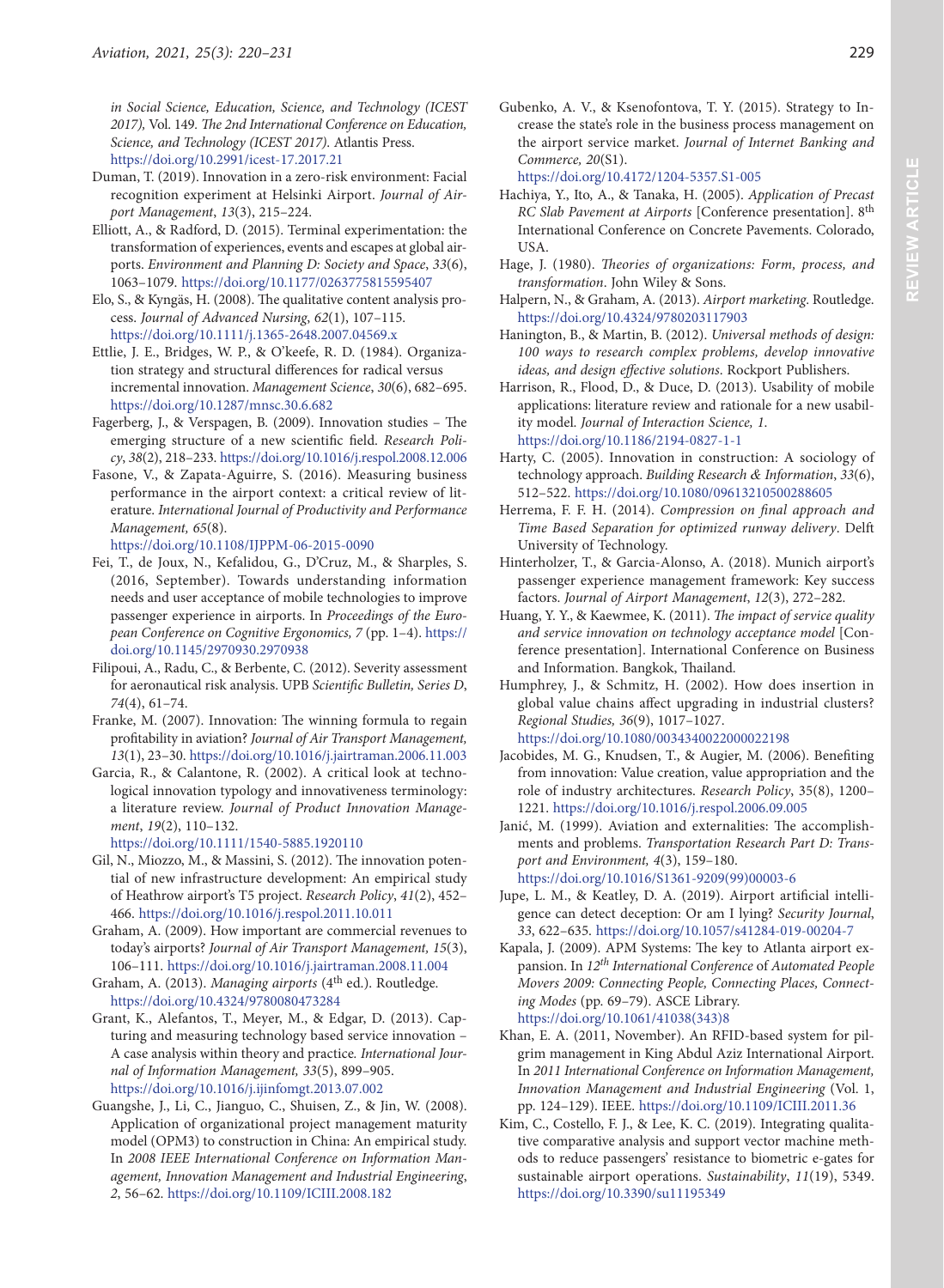- Kim, Y. C., Cha, H., & Kim, T. (2017). Ahkera Smart Tech: A high-tech venture's global entrepreneurship in Asia. *Asian Case Research Journal*, *21*(02), 311–346. <https://doi.org/10.1142/S0218927517500110>
- Kohno, I., & Fujii, H. (2011, July). User-centered approach for NEC product development. In *International Conference on Human-Computer Interaction* (pp. 48–52). Springer. [https://doi.org/10.1007/978-3-642-22098-2\\_10](https://doi.org/10.1007/978-3-642-22098-2_10)
- Kovynyov, I., & Mikut, R. (2019). Digital technologies in airport ground operations. *NETNOMICS: Economic Research and Electronic Networking*, *20*(1), 1–30. <https://doi.org/10.1007/s11066-019-09132-5>
- Kyriazanos, D. M., Segou, O. E., Zalonis, A., & Thomopoulos, S. C. (2016). FlySec: A risk-based airport security management system based on security as a service concept. In *Proccedings Volume 9842: Signal Processing, Sensor/Information Fusion, and Target Recognition (SPIE), XXV,* 98420CV. <https://doi.org/10.1117/12.2224031>
- Lazar, M., & Emery, J. (2013). An innovative paver system for aircraft pavements. *Advanced Materials Research, 723*, 1011–1018. <https://doi.org/10.4028/www.scientific.net/AMR.723.1011>
- Lin, J. S. C., & Hsieh, P. L. (2007). The influence of technology readiness on satisfaction and behavioral intentions toward self-service technologies. *Computers in Human Behavior, 23*(3), 1597–1615. <https://doi.org/10.1016/j.chb.2005.07.006>
- Lin, J. S. C., & Hsieh, P. L. (2011). Assessing the self-service technology encounters: development and validation of SSTQUAL scale. *Journal of Retailing, 87*(2), 194–206. <https://doi.org/10.1016/j.jretai.2011.02.006>
- Lin, Y. H. (2015). Innovative brand experience's influence on brand equity and brand satisfaction. *Journal of Business Research, 68*(11), 2254–2259.

<https://doi.org/10.1016/j.jbusres.2015.06.007>

- Lister, B. (2008, May). Heathrow Terminal 5: enhancing environmental sustainability. In *Proceedings of the Institution of Civil Engineers-Civil Engineering*, *161*(5), 21–24. Thomas Telford Ltd.<https://doi.org/10.1680/cien.2007.161.5.21>
- Lorenzo, G. A., Bergado, D. T., Bunthai, W., Hormdee, D., & Phothiraksanon, P. (2004). Innovations and performances of PVD and dual function geosynthetic applications. *Geotextiles and Geomembranes*, *22*(1–2), 75–99. [https://doi.org/10.1016/S0266-1144\(03\)00053-0](https://doi.org/10.1016/S0266-1144(03)00053-0)
- Martin-Domingo, L., & Martín, J. C. (2016). Airport mobile internet an innovation. *Journal of Air Transport Management,*
- *55*, 102–112.<https://doi.org/10.1016/j.jairtraman.2016.05.002> Mayer, C. (2019). Digital passengers: A great divide or emerging opportunity? *Journal of Airport Management*, *13*(4), 335–344.
- Mayer, R. H., Zondervan, D. J., Crow, B. M., Allerdice, J. K., & Walton, H. M. (2015, April). Development and operational transition of the first PBN-enabled departure separation standard. In *2015 Integrated Communication, Navigation and Surveillance Conference (ICNS)* (pp. I2-1-I2-10). IEEE. <https://doi.org/10.1109/ICNSURV.2015.7121301>
- Mayring, P. (2004). Qualitative content analysis. *A Companion to Qualitative Research*, *1*(2004), 159–176.
- Medvedev, A., Alomar, I., & Augustyn, S. (2017). Innovation in airport design. *Aviation*, *21*(1), 23–28.
- <https://doi.org/10.3846/16487788.2017.1303542>
- Melníkova, L., Jenčova, E., Vajdova, I., Korba, P., & Hovanec, M. (2018). Project proposal for the introduction of sleeping boxes at the istanbule airport. In *Transport Means 2018 – Proceedings of the International Conference* (pp. 1482–1486). Latvia.
- Merriam-Webster. (2017, March). *Innovation*. [https://www.mer](https://www.merriam-webster.com/dictionary/innovation)[riam-webster.com/dictionary/innovation](https://www.merriam-webster.com/dictionary/innovation)
- Mirza, Z. R. F., & Brohi, M. N. (2013). Smart travelling with radio frequency identification. *Journal of Computer Science, 9*(12), 1734–1737.<https://doi.org/10.3844/jcssp.2013.1734.1737>
- Möller, D. P., Vakilzadian, H., & Deutschmann, A. (2018, May). Intelligent system demonstrator for secure luggage handling. In *2018 IEEE International Conference on Electro/Information Technology (EIT)* (pp. 0701–0706). IEEE. <https://doi.org/10.1109/EIT.2018.8500248>
- Negri, N. A. R., Borille, G. M. R., & Falcão, V. A. (2019). Acceptance of biometric technology in airport check-in. *Journal of Air Transport Management*, *81*, 101720. <https://doi.org/10.1016/j.jairtraman.2019.101720>
- Neto, R. F. M., Paris, L. E., Junior, F. A., & Mendes, K. P. (2019). The management of environmental services in Brazilian public airports: The challenges in searching for efficiency. *Environmental Science & Policy*, *100*, 1–7. <https://doi.org/10.1016/j.envsci.2019.05.025>
- Niine, T., Kolbre, E., & Miina, A. (2017). Enablers and constraints of peripheral air cargo – A case study of Estonia. *Journal of Air Transport Management, 61*, 106–114. <https://doi.org/10.1016/j.jairtraman.2016.07.001>
- Organisation for Economic Cooperation and Development. (2005). Oslo Manual: guidelines for collecting and interpreting innovation data (3rd ed.). In *The Measurement of scientific and technological activities*. OECD Publishing. <https://doi.org/10.1787/9789264013100-en>
- Organisation for Economic Cooperation and Development. (2018). *Oslo Manual 2018: Guidelines for collecting, reporting and using data on innovation*. OECD.
- Oostveen, A.-M., Kaufmann, M., Krempel, E., & Grasemann, G. (2014). Automated border control: a comparative usability study at two European airports. In *8th International Conference on Interfaces and Human Computer Interaction (IHCI 2014)*. Lisbon, Portugal.

- Palinkas, L. A., Horwitz, S. M., Green, C. A., Wisdom, J. P., Duan, N., & Hoagwood, K. (2015). Purposeful sampling for qualitative data collection and analysis in mixed method implementation research. *Administration and Policy in Mental Health and Mental Health Services Research*, *42*(5), 533–544. <https://doi.org/10.1007/s10488-013-0528-y>
- Pat-El, I., & Orshan, O. M. (2015). The international space center Ashdod – ISC (israel). In the *Proceedings of the International Astronautical Congress, IAC, 13,* 10276–10280.
- Patton, M. Q. (2002). Two decades of developments in qualitative inquiry: A personal, experiential perspective. *Qualitative Social Work*, *1*(3), 261–283. <https://doi.org/10.1177/1473325002001003636>
- Pica, A., Pica, M., Ficai, D., Ficai, A., & Florica, D. (2015). Incorporation of silver nanoparticles in film forming materials for long term antimicrobial action. *Current Nanoscience*, *11*(6), 760–769.<https://doi.org/10.2174/1573413711666150615221722>
- Pitt, M., & Tucker, M. (2008). Performance measurement in facilities management: driving innovation? *Property Management, 26*(4). <https://doi.org/10.1108/02637470810894885>
- Prahalad, C. K., & Ramaswamy, V. (2003). The new frontier of experience innovation. *MIT Sloan Management Review*.
- Price, R., Wrigley, C., Matthews, J. H., & Dreiling, A. (2014). A digital airport experience: design-led innovation in support of airport strategy. In *Proceedings of 19th DMI: Academic Design Management Conference* (pp. 2710–2729). The Design Management Institute.
- Radaha, T. R., & Johnson, M. E. (2013). *Mobile indoor navigation application for airport transits*. Purdue University*.*

<https://doi.org/10.2139/ssrn.2432461>